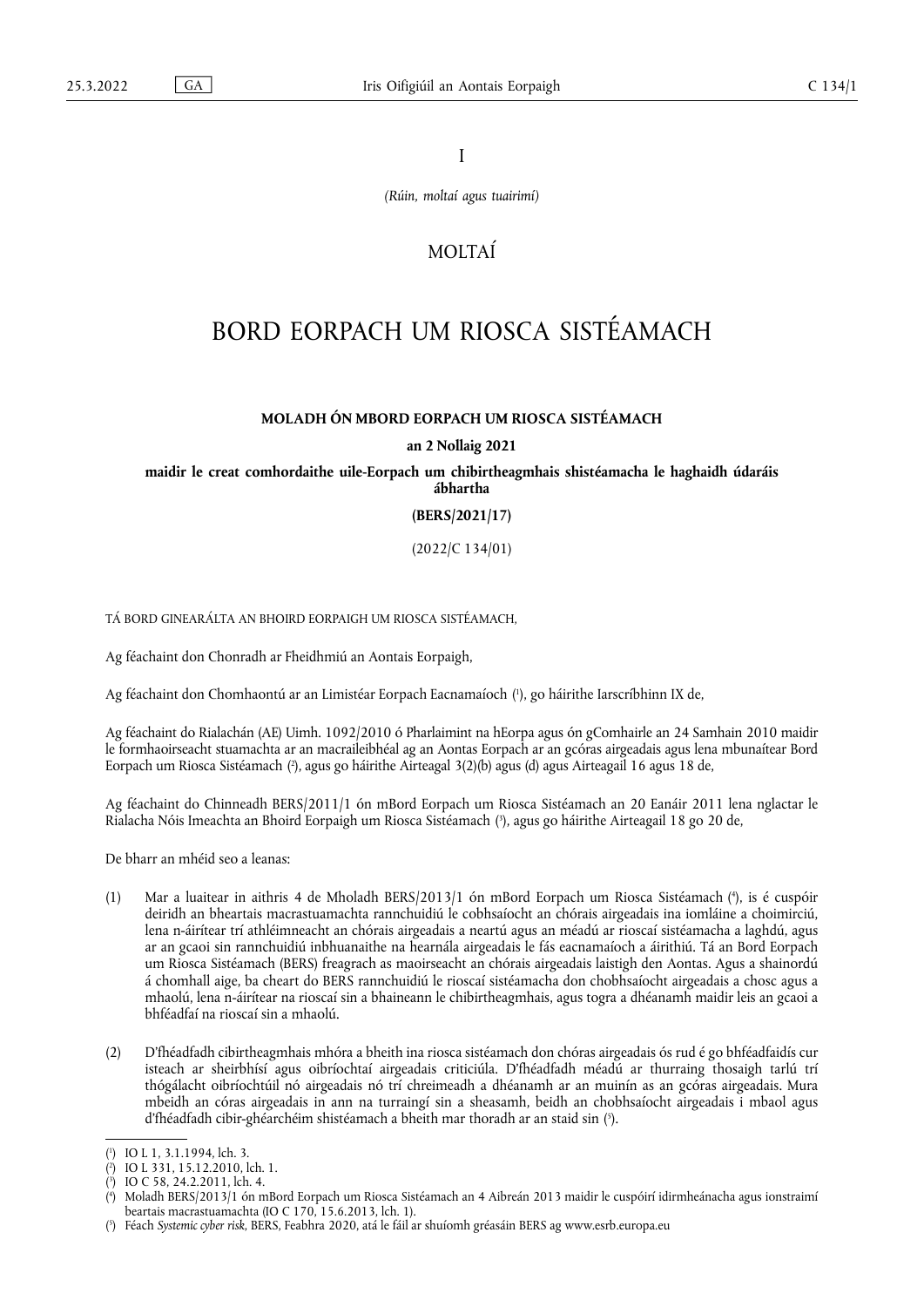- (3) An timpeallacht bagairtí cibearshlándála atá ag síorathrú agus an méadú a tháinig ar mhór-chibirtheagmhais le déanaí, is táscairí iad ar riosca níos mó don chobhsaíocht airgeadais san Aontas. Le paindéim COVID-19 tugadh chun suntais a thábhachtaí atá ról na teicneolaíochta chun gur féidir leis an gcóras airgeadais oibriú. B'éigean do na húdaráis agus na hinstitiúidí ábhartha a mbonneagar teicniúil agus a gcreataí bainistithe riosca a oiriúnú do mhéadú tobann ar an gcianobair, rud a mhéadaigh neamhchosaint fhoriomlán an chórais airgeadais ar chibearbhagairtí agus a chuir ar chumas na gcoirpeach modi operandi nua a cheapadh agus na cinn atá ann cheana a oiriúnú chun teacht i dtír ar an staid sin [\(](#page-1-0) 6 ). Ina fhianaise sin, tháinig méadú 54 % ar líon na gcibirtheagmhas a tuairiscíodh do Mhaoirseacht Baincéireachta BCE in 2020 i gcomparáid le 2019 [\(](#page-1-1) 7 ).
- <span id="page-1-6"></span><span id="page-1-5"></span>(4) Toisc go bhféadfadh mór-chibirtheagmhais a bheith ar mhórscála, ar luas mór agus ar ráta mór forleathantais, ní foláir do na húdaráis ábhartha freagairt éifeachtach a thabhairt chun na héifeachtaí diúltacha a d'fhéadfadh a bheith ann ar gcobhsaíocht airgeadais a mhaolú. Is féidir le comhordú agus cumarsáid mhear i measc na n-údarás ábhartha ar leibhéal an Aontais cabhrú le measúnú luath a dhéanamh ar thionchar mór-chibirtheagmhais ar an gcobhsaíocht airgeadais, agus dá bharr sin muinín sa chóras airgeadais a choimeád agus an éifeacht tógálachta ar institiúidí airgeadais eile a theorannú agus ar an gcaoi sin cuidiú le cosc a chur ar mhór-chibirtheagmhas teacht chun bheith ina riosca don chobhsaíocht airgeadais.
- (5) Eascraíonn an turraing bhunúsach ar bhealach nua i gcomparáid leis na géarchéimeanna airgeadais agus leachtachta traidisiúnta a mbíonn ar na húdaráis ábhartha aghaidh a thabhairt orthu de ghnáth. Seachas na gnéithe airgeadais, ní mór scála agus tionchar na suaití oibríochtúla a áireamh sa mheasúnú riosca foriomlán toisc go bhféadfadh tionchar a bheith acu sin ar cé acu de na huirlisí macrastuamachta a roghnaítear. Ar an gcuma chéanna, d'fhéadfadh an chobhsaíocht airgeadais tionchar a imirt ar cé acu de na maolaitheoirí oibríochtúla a roghnaíonn saineolaithe cibearshlándála. Ní mór dlúth-chomhordú tapa agus cumarsáid oscailte a dhéanamh chun feasacht staide a chothú, inter alia.
- (6) Tá an baol ann go gclisfeadh ar údaráis i ndáil le comhordú agus is gá aghaidh a thabhairt air sin. Beidh ar na húdaráis ábhartha san Aontas comhordú a dhéanamh eatarthu féin agus le húdaráis eile nach mbeidís ag idirghníomhú leo, b'fhéidir, de ghnáth amhail Gníomhaireacht an Aontais Eorpaigh um Shlándáil Gréasáin agus Faisnéise (European Union Agency for Network and Information Security, ENISA). Ós rud é go bhfeidhmíonn líon suntasach d'institiúidí airgeadais an Aontais ar fud an domhain, má tharlaíonn cibirtheagmhas suntasach ní dóigh gur leis an Aontas amháin a bhainfidh sé nó b'fhéidir gur lasmuigh den Aontas a thionscnófaí a leithéid agus d'fhéadfadh gur ghá freagairt dhomhanda chomhordaithe faoina choinne.
- <span id="page-1-7"></span>(7) Ní mór do na húdaráis ábhartha a bheith ullamh do na hidirghníomhaíochtaí sin. Mura ndéanfar amhlaidh, tá an baol ann go ndéanfaí gníomhartha neamhréireacha a thiocfadh salach ar fhreagairtí údarás eile nó a chuirfeadh na freagairtí sin i mbaol. D'fhéadfadh cliseadh comhordúcháin den sórt sin an turraing a bhainfeadh don chóras airgeadais a mhéadú trí laghdú a chur ar an muinín i bhfeidhmiú an chórais airgeadais, rud a d'fhágfadh, sa chás is measa, go mbeadh an chobhsaíocht airgeadais i mbaol ( 8 [\).](#page-1-2) Dá bhrí sin, ba cheart go ndéanfaí na bearta is gá chun aghaidh a thabhairt ar an riosca don chobhsaíocht airgeadais a eascraíonn as cliseadh comhordúcháin i gcás cibirtheagmhas suntasach.
- <span id="page-1-8"></span>(8) Sa tuarascáil ó BERS dar teideal *Mitigating systemic cyber risk* (2021) [\(](#page-1-3) 9 ) sainaithnítear an gá atá le creat comhordúcháin uile-Eorpach um chibirtheagmhais shistéamacha (EU-SCICF) a bhunú do na húdaráis ábhartha san Aontas. Bheadh sé mar chuspóir ag EU-SCICF leibhéal ullmhachta na n-údarás ábhartha a mhéadú chun freagairt chomhordaithe ar mhór-chibirtheagmhas a d'fhéadfadh tarlú a éascú. Sa tuarascáil ó BERS dar teideal *Mitigating systemic cyber risk* (2021), tugtar measúnú BERS ar na saintréithe creata a mbeadh gá leo, prima facie, chun aghaidh a thabhairt ar an riosca go gclisfeadh ar an gcomhordú.
- <span id="page-1-9"></span>(9) Is é príomhchuspóir an Mholta seo cur le ceann de na róil atá beartaithe a bheadh ag na hÚdaráis Mhaoirseachta Eorpacha (ÚMEnna) faoin togra le haghaidh Rialachán ó Pharlaimint na hEorpa agus ón gComhairle maidir le hathléimneacht oibríochtúil dhigiteach don earnáil airgeadais ( [10\)](#page-1-4) (dá ngairtear "DORA" anseo feasta) chun freagairt chomhordaithe éifeachtach ar leibhéal an Aontais a chumasú de réir a chéile i gcás ina dtarlódh mórtheagmhas trasteorann faisnéise agus cumarsáide (TFC) nó i gcás bagairt ghaolmhar a mbeadh tionchar sistéamach aige ar earnáil airgeadais an Aontais ina hiomláine. Mar thoradh ar an bpróiseas sin cruthófar EU-SCICF do na húdaráis ábhartha.

<span id="page-1-0"></span>[<sup>\(</sup>](#page-1-5) 6 ) Féach *Internet Organised Crime Threat Assessment*, Europol, 2020, atá le fáil ar shuíomh gréasáin Europol ag <www.europol.europa.eu>

<span id="page-1-1"></span>[<sup>\(</sup>](#page-1-6) 7 ) Féach *IT and cyber risk: a constant challenge*, BCE, 2021, atá le fáil ar shuíomh gréasáin BCE um Maoirseacht Baincéireachta ag [www.](www.bankingsupervision.europa.eu) [bankingsupervision.europa.eu](www.bankingsupervision.europa.eu)

<span id="page-1-2"></span>[<sup>\(</sup>](#page-1-7) 8 ) Féach *Systemic cyber risk*, BERS, Feabhra 2020, atá le fáil ar shuíomh gréasáin BERS ag <www.esrb.europa.eu>

<span id="page-1-3"></span>[<sup>\(</sup>](#page-1-8) 9 ) Féach Mitigating systemic cyber risk, BERS, 2021, (le teacht).

<span id="page-1-4"></span><sup>(</sup> [10\)](#page-1-9) COM/2020/595 final.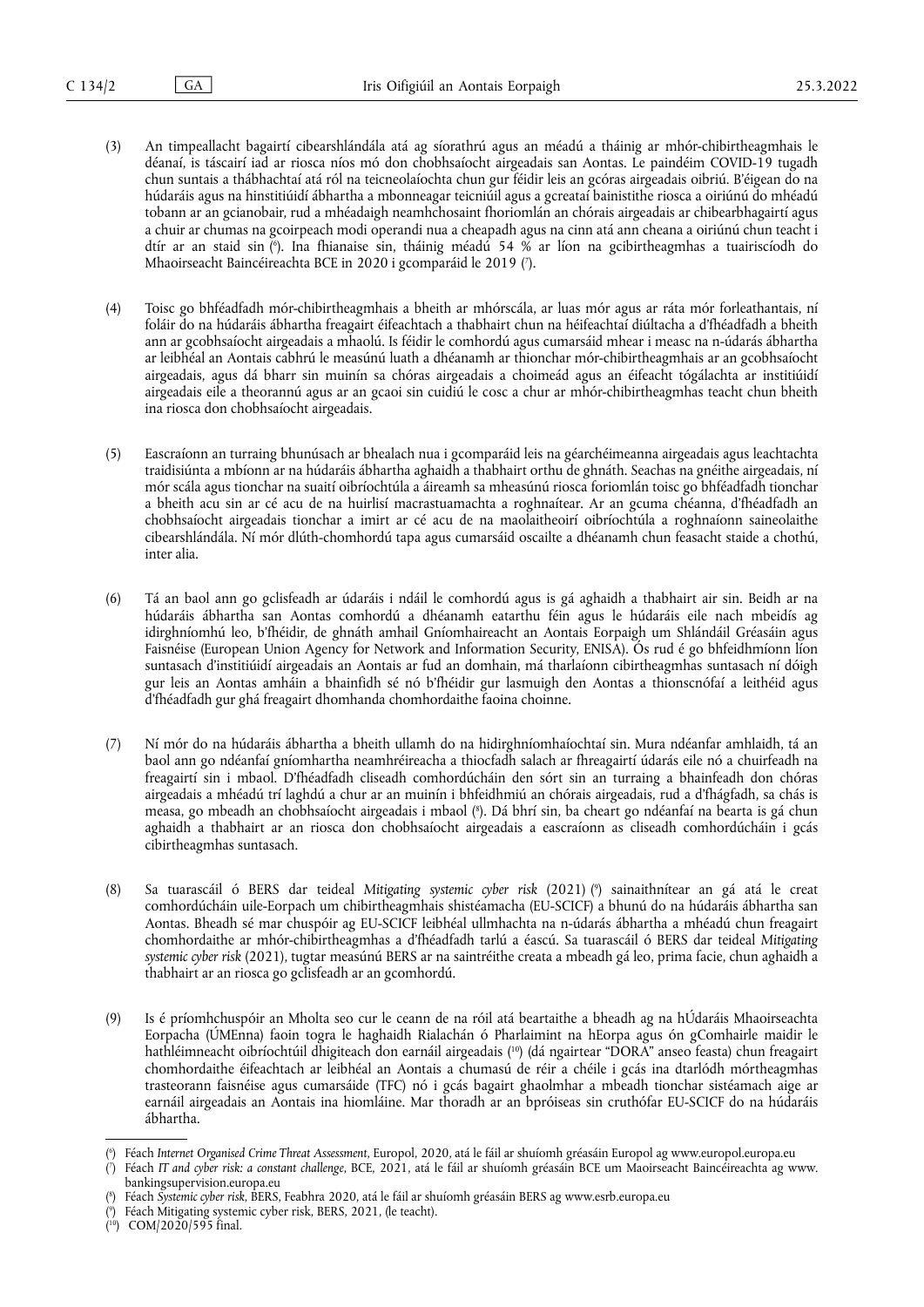- <span id="page-2-3"></span>(10) Níor cheart é a bheith d'aidhm ag EU-SCICF teacht in ionad na gcreataí atá ann cheana ach aon bhearnaí comhordúcháin agus cumarsáide a líonadh idir na húdaráis ábhartha iad féin agus le húdaráis eile san Aontas agus le príomhghníomhaithe eile ar an leibhéal idirnáisiúnta. I ndáil leis sin, ba cheart machnamh a dhéanamh ar shuíomh EU-SCICF sa chreat géarchéime airgeadais atá ann cheana agus sa tírdhreach creata cibirtheagmhais Aontais atá ann cheana. Maidir le comhordú i measc na n-údarás ábhartha féin, ba cheart machnamh a dhéanamh ar róil agus gníomhaíochtaí Ghrúpa Comhair na gCóras Gréasáin agus Faisnéise (NIS) i ndáil le heintitis airgeadais faoi Threoir (AE) 2016/1148 ó Pharlaimint na hEorpa agus ón gComhairle ( [11\)](#page-2-0), ach gan bheith teoranta dóibh sin amháin, agus ar na sásraí comhordúcháin a bheartaítear trí Chomhaonad Cibearchoireachta a bhunú i dteannta rannpháirtíocht ENISA.
- (11) Go sonrach, maidir leis an togra EU-SCICF a ullmhú, is é is aidhm leis tacú leis na róil a d'fhéadfadh a bheith ag na ÚMEnna, mar atá beartaithe i dtogra DORA. Moltar in DORA "go bhféadfaidh na ÚMEnna, tríd an gComhchoiste agus i gcomhar leis na húdaráis inniúla, leis an mBanc Ceannais Eorpach (BCE) agus le BERS, sásraí a bhunú chun gur féidir cleachtais éifeachtacha a chomhroinnt sna earnálacha airgeadais uile d'fhonn feabhas a chur ar an bhfeasacht staide agus chun cibirleochaileachtaí agus cibir-rioscaí comhchoiteanna sna hearnálacha uile a shainaithint" agus 'go bhféadfaidh siad forbairt a dhéanamh ar fhreachnaimh um bainistiú géarchéime agus ar fhreachnaimh theagmhasacha ina ndéileáiltear le cásanna féideartha cibir-ionsaithe d'fhonn cainéil chumarsáide a fhorbairt agus freagairt chomhordaithe éifeachtach ar leibhéal an Aontais a chumasú de réir a chéile i gcás ina dtarlódh mórtheagmhas trasteorann TFC-ghaolmhar nó bagairt ghaolmhar a mbeadh tionchar aige ar earnáil airgeadais an Aontais ina hiomláine ( [12\).](#page-2-1) Níl creat uile-Eorpach amhail EU-SCICF ann go fóill agus ba cheart é a bhunú agus a fhorbairt i gcomhthéacs DORA.
- <span id="page-2-4"></span>(12) I bhfianaise an riosca don chobhsaíocht airgeadais san Aontas a eascraíonn as an gcibir-riosca, ba cheart tús a chur leis an réamhobair chun EU-SCICF a bhunú de réir a chéile, a mhéid is féidir, fiú sula mbeidh an creat dlíthiúil agus beartais atá riachtanach chun é a bhunú infheidhme go hiomlán. Dhéanfaí an creat dlíthiúil agus beartais sin a thabhairt chun críche go hiomlán agus chuirfí bailchríoch iomlán air ach a mbeadh forálacha ábhartha DORA agus a ghníomhartha tarmligthe infheidhme.
- (13) Le cumarsáid éifeachtach cuirtear leis an bhfeasacht staide i measc na n-údarás ábhartha agus, dá bhrí sin, is réamhriachtanas ríthábhachtach í le haghaidh comhordú ar fud an Aontais le linn mór-chibirtheagmhas. I ndáil leis an méid sin, ba cheart sainiú a dhéanamh ar an mbonneagar cumarsáide is gá chun an fhreagairt ar mhórchibirtheagmhas a chomhordú. Chiallódh sé sin go sonrófaí an cineál faisnéise is gá a chomhroinnt, na cainéil rialta atá le húsáid chun an fhaisnéis sin a chomhroinnt agus na pointí teagmhála ar cheart faisnéis a chomhroinnt leo. Leis an gcomhroinnt faisnéise ní mór na ceanglais dhlíthiúla atá ann cheana a urramú. Ina theannta sin, d'fhéadfadh sé go mbeadh ar na húdaráis ábhartha plean gníomhaíochta soiléir agus na prótacail a leanfar a shainiú chun comhordú ceart a áirithiú i measc na n-údarás a bhfuil baint acu le pleanáil a dhéanamh ar fhreagairt chomhordaithe ar mhórchibirtheagmhas.
- (14) Má tharlaíonn cibir-ghéarchéim shistéamach, caithfear comhar iomlán a chur sa siúl ar an leibhéal náisiúnta agus ar leibhéal an Aontais. Dá bhrí sin, maidir le pointí teagmhála a ainmniú do na ÚMEnna, do BCE agus do gach Ballstát as measc a n-údarás náisiúnta ábhartha, arb ainmniú é ba cheart a chur in iúl do na ÚMEnna, d'fhéadfaí an t-ainmniú sin a bheartú chun go leagfar amach na príomh-idirghabhálaithe i scéim comhordúcháin EU-SCICF a bheidh le cur ar an eolas i gcás mór-chibirtheagmhais. Ba cheart measúnú a dhéanamh ar an ngá le pointí teagmhála a ainmniú le linn fhorbairt EU-SCICF, agus an pointe teagmhála aonair arna ainmniú faoi Threoir (AE) 2016/1148 atá bunaithe ag na Ballstáit maidir le slándáil na gcóras gréasáin agus faisnéise chun comhar trasteorann le Ballstáit eile agus le Grúpa Comhair NIS a áirithiú á chur san áireamh ( [13\)](#page-2-2).
- <span id="page-2-5"></span>(15) Le bainistiú géarchéime agus freachnaimh theagmhasacha a chur i gcrích d'fhéadfaí cur chun feidhme EU-SCICF a éascú agus cur ar chumas na n-údarás meastóireacht a dhéanamh ar a ullmhaithe agus a réitithe atá siad le haghaidh cibir-ghéarchéim shistéamach ar leibhéal an Aontais. Leis na freachnaimh sin chuirfí ar fáil do na húdaráis na ceachtanna a foghlaimíodh agus bheifí in ann feabhas agus éabhlóid leanúnach a chur ar EU-SCICF.

<span id="page-2-0"></span><sup>(</sup> [11\)](#page-2-3) Treoir (AE) 2016/1148 ó Pharlaimint na hEorpa agus ón gComhairle an 6 Iúil 2016 maidir le bearta le haghaidh ardleibhéal comhchoiteann slándála do chórais ghréasáin agus faisnéise ar fud an Aontais (IO L 194, 19.7.2016, lch. 1).

<span id="page-2-1"></span><sup>(</sup> Féach dréacht-Airteagal 43 den togra le haghaidh DORA.

<span id="page-2-2"></span><sup>(</sup> [13\)](#page-2-5) Féach *European Commission, NIS Cooperation Group*, atá le fáil ar shuíomh gréasáin an Choimisiúin Eorpaigh ag [ec.europa.eu](https://ec.europa.eu)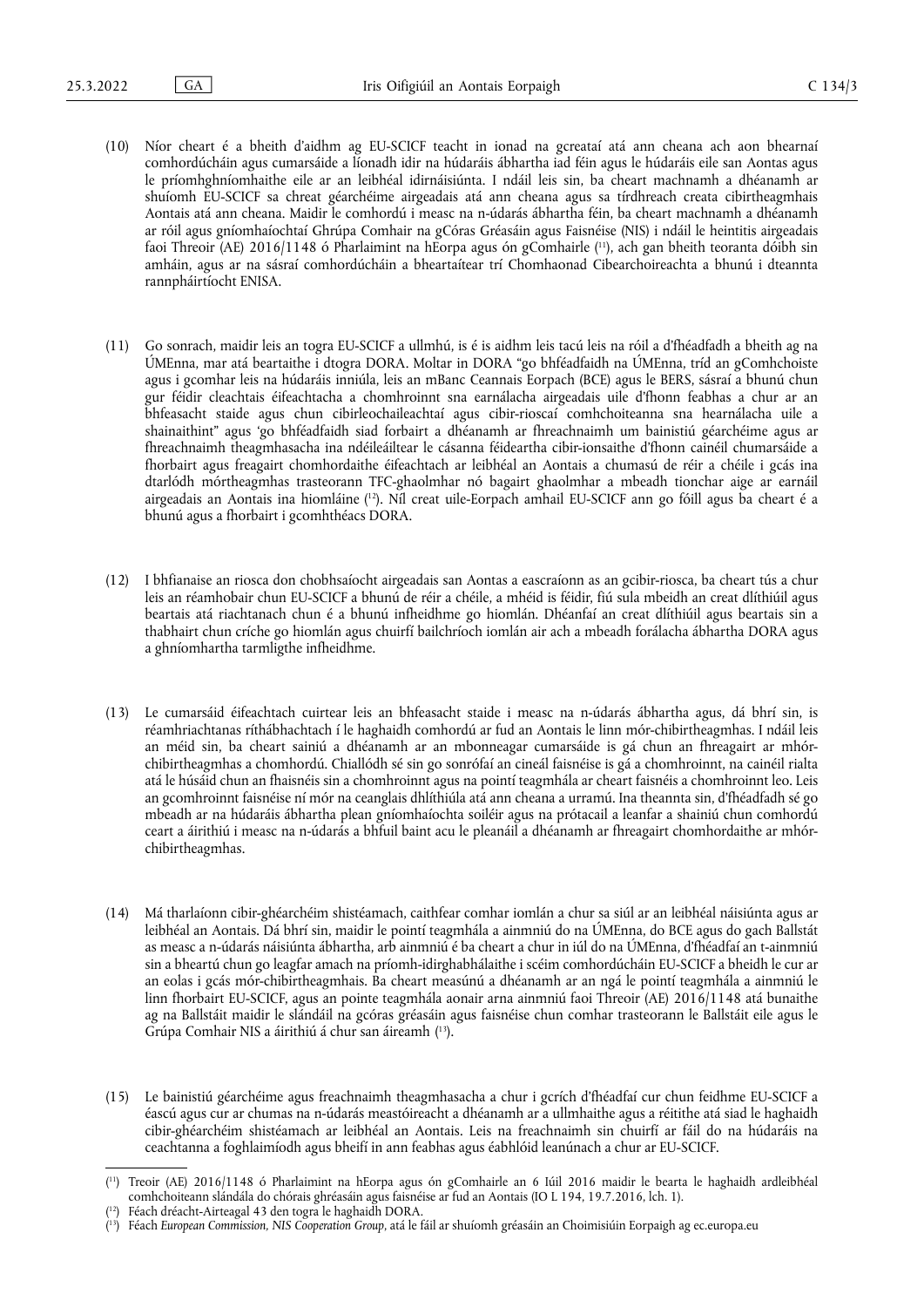(16) Chun EU-SCICF a fhorbairt, tá sé ríthábhachtach go ndéanfaidh na ÚMEnna obair ullmhúcháin i gcomhpháirt le chéile chun go bhfaighfear amach cad iad na príomhghnéithe a d'fhéadfadh a bheith sa chreat agus cad iad na hacmhainní agus na riachtanais is gá chun go rachfar ar aghaidh lena fhorbairt. Ina dhiaidh sin, d'fhéadfadh na ÚMEnna tús a chur le réamhanailís ar aon bhacainní a d'fhéadfadh a bheith ina mbac ar chumas na ÚMEnna agus na n-údarás ábhartha EU-SCICF a bhunú agus faisnéis ábhartha a chomhroinnt trí chainéil chumarsáide i gcás mórchibirtheagmhais. Céim thábhachtach a bheadh in anailís den sórt sin agus í ina bonn eolais ar a mbunófaí aon ghníomhaíocht eile, bíodh an ghníomhaíocht sin ina reachtaíocht nó ina tionscnaimh thacaíochta eile a d'fhéadfadh an Coimisiún Eorpach a ghlacadh le linn na céime cur chun feidhme tar éis DORA,

TAR ÉIS AN MOLADH SEO A GHLACADH:

ROINN 1

#### **MOLTAÍ**

#### **Moladh A – Creat comhordúcháin uile-Eorpach um chibirtheagmhais shistéamacha a bhunú (EU-SCICF)**

- 1. Moltar, mar atá beartaithe sa togra ón gCoimisiún le haghaidh Rialachán ó Pharlaimint na hEorpa agus ón gComhairle maidir le hathléimneacht oibríochtúil dhigiteach don earnáil airgeadais (dá ngairtear "DORA" anseo feasta), do na hÚdaráis Mhaoirseachta Eorpacha (ÚMEnna), go comhpháirteach tríd an gComhchoiste, agus in éineacht leis an mBanc Ceannais Eorpach (BCE), leis an mBord Eorpach um Riosca Sistéamach (BERS) agus leis na húdaráis náisiúnta ábhartha, tús a chur leis an ullmhúchán le haghaidh forbairt chéimseach ar fhreagairt chomhordaithe ar leibhéal an Aontais i gcás ina dtarlódh mór-chibirtheagmhas trasteorann nó baol gaolmhar a bhféadfadh tionchar sistéamach a bheith aige ar earnáil airgeadais an Aontais. Mar chuid den obair ullmhúcháin i dtreo freagairt chomhordaithe ar leibhéal an Aontais, ba cheart go ndéanfaí EU-SCICF a fhorbairt go céimseach do na ÚMEnna, do BCE, do BERS agus do na húdaráis náisiúnta ábhartha. Ba cheart measúnú ar na riachtanais acmhainní chun EU-SCICF a fhorbairt go héifeachtach a chur san áireamh leis sin freisin.
- 2. Moltar go dtabharfadh na ÚMEnna, i bhfianaise fho-Mholadh A(1), i gcomhairle le BCE agus le BERS, faoi mhapáil agus anailís ina dhiaidh sin ar bhacainní reatha, ar bhacainní dlíthiúla agus ar bhacainní oibríochtúla eile i ndáil le forbairt éifeachtach EU-SCICF.

### **Moladh B – Pointí teagmhála EU-SCICF a bhunú**

Moltar go ndéanfadh na ÚMEnna, BCE agus gach Ballstát príomhphointe teagmhála a ainmniú as measc a n-údarás náisiúnta ábhartha agus ba cheart an pointe teagmhála sin a chur in iúl do na ÚMEnna. Leis an liosta teagmhála sin, éascófar forbairt an chreata agus, ach a mbeidh EU-SCICF i bhfeidhm, ba cheart na pointí teagmhála agus BERS a chur ar an eolas i gcás ina dtarlaíonn mór-chibirtheagmhas. Ba cheart comhordú a bheartú freisin idir EU-SCICF agus an pointe teagmhála aonair arna ainmniú faoi Threoir (AE) 2016/1148 atá bunaithe ag na Ballstáit maidir le slándáil na gcóras gréasáin agus faisnéise chun comhar trasteorann le Ballstáit eile agus leis an nGrúpa Comhair maidir le Córais Ghréasáin agus Faisnéise a áirithiú.

#### **Moladh C – Bearta iomchuí ar leibhéal an Aontais**

Moltar, bunaithe ar thoradh na n-anailísí arna ndéanamh i gcomhréir le Moladh A, gur cheart don Choimisiún a mhachnamh a dhéanamh ar na bearta iomchuí is gá chun comhordú éifeachtach na bhfreagairtí ar chibirtheagmhais shistéamacha a áirithiú.

#### ROINN 2

#### **CUR CHUN FEIDHME**

#### 1. **Sainmhínithe**

Chun críocha an Mholta seo, tá feidhm ag na sainmhínithe seo a leanas:

<span id="page-3-1"></span>(a) ciallaíonn "cibear" agus "cibir" gaolmhar leis an mbonneagar faisnéise idirnasctha idirghníomhaíochtaí idir daoine, próisis, sonraí agus córais faisnéise, laistigh den bhonneagar sin nó trí mheán an bhonneagair sin ( [14\);](#page-3-0)

<span id="page-3-0"></span><sup>(</sup> [14\)](#page-3-1) Féach Cyber Lexicon, BCA, 12 Samhain 2018, ar fáil ar shuíomh gréasáin an Bhoird um Chobhsaíocht Airgeadais ag<www.fsb.org>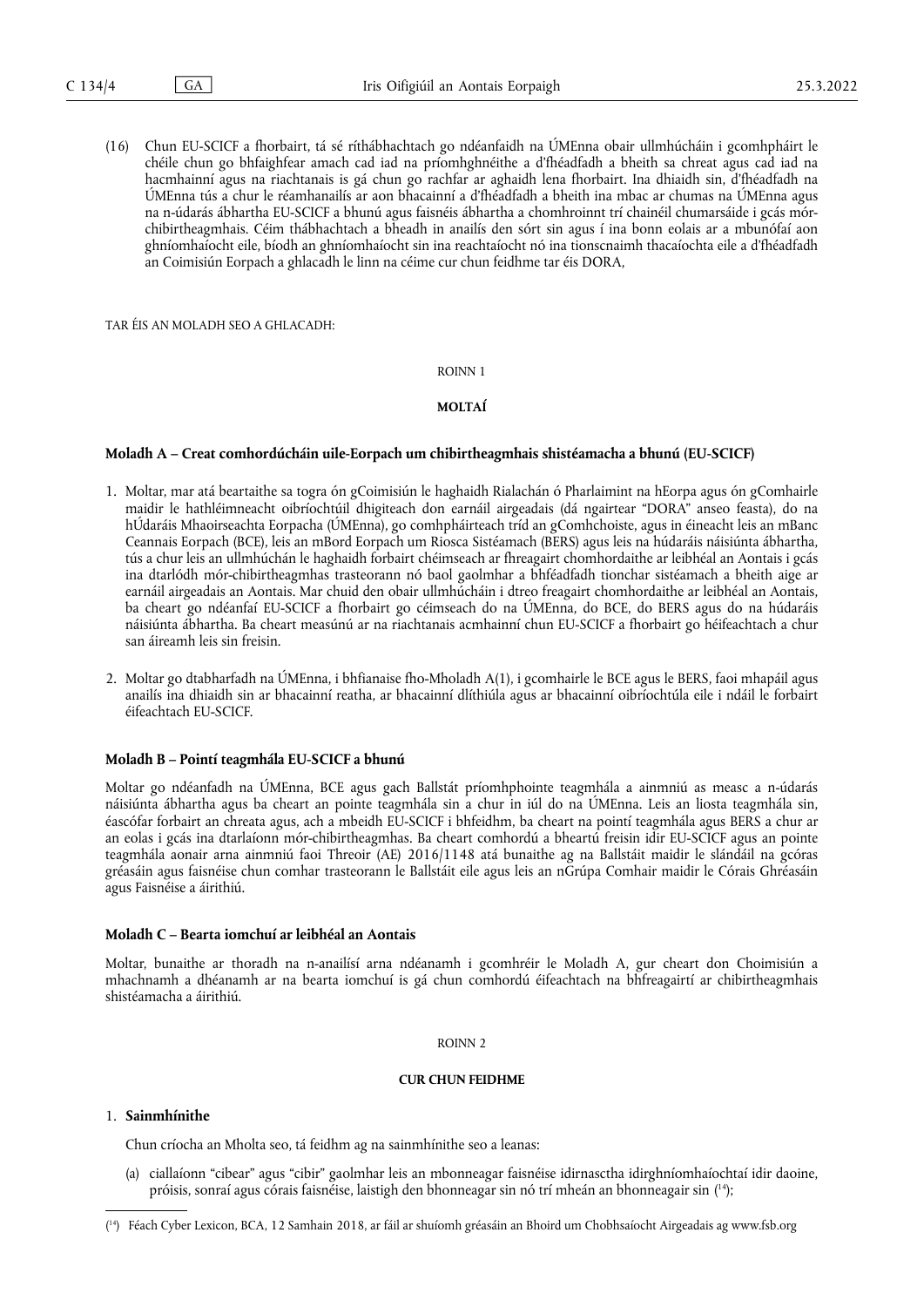- <span id="page-4-9"></span>(b) ciallaíonn "mór-chibirtheagmhas" teagmhas a bhaineann le TFC agus a bhféadfadh mórthionchar díobhálach a bheith aige ar na córais ghréasáin agus faisnéise lena dtacaítear le feidhmeanna criticiúla na n-eintiteas airgeadais ( [15\)](#page-4-0);
- (c) ciallaíonn "cibir-ghéarchéim shistéamach" mór-chibirtheagmhas is cúis le leibhéal suaite i gcóras airgeadais an Aontais a bhféadfadh iarmhairtí tromchúiseacha diúltacha a bheith ann dá bharr d'oibriú rianúil an mhargaidh inmheánaigh agus d'fheidhmiú an fhíorgheilleagair. D'fhéadfadh géarchéim den sórt sin a bheith mar thoradh ar mhór-chibirtheagmhas agus a bheith ina cúis le turraingí i gcainéil éagsúla, lena n-áirítear cainéil oibríochtúla, mhuiníne agus airgeadais;
- <span id="page-4-11"></span><span id="page-4-10"></span>(d) ciallaíonn "Údaráis Mhaoirseachta Eorpacha" nó na "ÚMEnna" an tÚdarás Maoirseachta Eorpach (an tÚdarás Baincéireachta Eorpach) arna bhunú le Rialachán (AE) Uimh. 1093/2010 ó Pharlaimint na hEorpa agus ón gComhairle ( [16\)](#page-4-1), mar aon leis an Údarás Maoirseachta Eorpach (an tÚdarás Eorpach um Árachas agus Pinsin Cheirde) arna bhunú le Rialachán (AE) Uimh. 1094/2010 ó Pharlaimint na hEorpa agus ón gComhairle ( [17\)](#page-4-2) agus an tÚdarás Maoirseachta Eorpach (an tÚdarás Eorpach um Urrúis agus Margaí) arna bhunú le Rialachán (AE) Uimh. 1095/2010 ó Pharlaimint na hEorpa agus ón gComhairle ( [18\)](#page-4-3);
- <span id="page-4-12"></span>(e) ciallaíonn "Comhchoiste" Comhchoiste na nÚdarás Maoirseachta Eorpach arna bhunú in Airteagal 54 de Rialachán (AE) Uimh. 1093/2010, de Rialachán (AE) Uimh. 1094/2010 agus de Rialachán (AE) Uimh. 1095/2010;
- <span id="page-4-13"></span>(f) ciallaíonn "údarás náisiúnta ábhartha":
	- 1. údarás inniúil nó údarás maoirseachta i mBallstát mar a shonraítear sna gníomhartha de chuid an Aontais dá dtagraítear in Airteagal 1(2) de Rialachán (AE) Uimh. 1093/2010, de Rialachán (AE) Uimh. 1094/2010 agus de Rialachán (AE) Uimh. 1095/2010 agus aon údarás inniúil náisiúnta eile mar a shonraítear i ngníomhartha de chuid an Aontais lena dtugtar cúraimí do na ÚMEnna;
	- 2. údarás inniúil i mBallstát arna ainmniú i gcomhréir leis an méid seo a leanas:
		- i. Airteagal 4 de Threoir 2013/36/AE ó Pharlaimint na hEorpa agus ón gComhairle ( [19\),](#page-4-4) gan dochar do na cúraimí sonracha a thugtar do BCE le Rialachán (AE) Uimh. 1024/2013 ón gComhairle ( [20\);](#page-4-5)
		- ii. Airteagal 22 de Threoir (AE) 2015/2366 ó Pharlaimint na hEorpa agus ón gComhairle ( [21\)](#page-4-6);
		- iii. Airteagal 37 de Threoir 2009/110/CE ó Pharlaimint na hEorpa agus ón gComhairle ([22\);](#page-4-7)
		- iv. Airteagal 4 de Threoir (AE) 2019/2034 ó Pharlaimint na hEorpa agus ón gComhairle ([23\)](#page-4-8);

<span id="page-4-1"></span>( [16\)](#page-4-10) Rialachán (AE) Uimh. 1093/2010 ó Pharlaimint na hEorpa agus ón gComhairle an 24 Samhain 2010 lena mbunaítear Údarás Maoirseachta Eorpach (an tÚdarás Baincéireachta Eorpach), lena leasaítear Cinneadh Uimh. 716/2009/CE agus lena n-aisghairtear Cinneadh 2009/78/CE ón gCoimisiún (IO L 331, 15.12.2010, lch. 12).

- <span id="page-4-3"></span>( [18\)](#page-4-12) Rialachán (AE) Uimh. 1095/2010 ó Pharlaimint na hEorpa agus ón gComhairle an 24 Samhain 2010 lena mbunaítear Údarás Maoirseachta Eorpach (an tÚdarás Eorpach um Urrúis agus Margaí), lena leasaítear Cinneadh Uimh. 716/2009/CE agus lena n-aisghairtear Cinneadh 2009/77/CE ón gCoimisiún (IO L 331, 15.12.2010, lch. 84).
- <span id="page-4-4"></span>( [19\)](#page-4-13) Treoir 2013/36/AE ó Pharlaimint na hEorpa agus ón gComhairle an 26 Meitheamh 2013 maidir le rochtain ar ghníomhaíocht institiúidí creidmheasa agus maoirseacht stuamachta ar institiúidí creidmheasa agus lena leasaítear Treoir 2002/87/CE agus lena n-aisghairtear Treoir 2006/48/CE agus Treoir 2006/49/CE (IO L 176, 27.6.2013, lch. 338).
- <span id="page-4-5"></span>( [20\)](#page-4-14) Rialachán (AE) Uimh. 1024/2013 ón gComhairle an 15 Deireadh Fómhair 2013 lena dtugtar cúraimí sainiúla don Bhanc Ceannais Eorpach i dtaca le beartais a bhaineann le maoirseacht stuamachta institiúidí creidmheasa (IO L 287, 29.10.2013, lch. 63).
- <span id="page-4-6"></span>( [21\)](#page-4-15) Treoir (AE) 2015/2366 ó Pharlaimint na hEorpa agus ón gComhairle an 25 Samhain 2015 maidir le seirbhísí íocaíochta sa mhargadh inmheánach, lena leasaítear Treoracha 2002/65/CE, 2009/110/CE agus 2013/36/AE agus Rialachán (AE) Uimh 1093/2010, agus lena n-aisghairtear Treoir 2007/64/CE (IO L 337, 23.12.2015, lch. 35).
- <span id="page-4-7"></span>( [22\)](#page-4-16) Treoir 2009/110/CE an 16 Meán Fómhair 2009 ó Pharlaimint na hEorpa agus ón gComhairle maidir le dul i mbun gnó foras airgid leictreonaigh, gnó den sórt sin a shaothrú nó maoirsiú stuamachta a dhéanamh air, lena leasaítear Treoracha 2005/60/CE agus 2006/48/CE agus lena n-aisghairtear Treoir 2000/46/CE (IO L 267, 10.10.2009, lch. 7).
- <span id="page-4-8"></span>( [23\)](#page-4-17) Treoir (AE) 2019/2034 ó Pharlaimint na hEorpa agus ón gComhairle an 27 Samhain 2019 maidir le maoirseacht stuamachta ar ghnólachtaí infheistíochta agus lena leasaítear Treoracha 2002/87/CE, 2009/65/CE, 2011/61/AE, 2013/36/AE, 2014/59/AE agus 2014/65/AE (IO L 314, 5.12.2019, lch. 64).

<span id="page-4-17"></span><span id="page-4-16"></span><span id="page-4-15"></span><span id="page-4-14"></span><span id="page-4-0"></span><sup>(</sup> [15\)](#page-4-9) Féach pointe (7) de dhréacht-Airteagal 3 den togra le haghaidh DORA.

<span id="page-4-2"></span><sup>(</sup> [17\)](#page-4-11) Rialachán (AE) Uimh. 1094/2010 ó Pharlaimint na hEorpa agus ón gComhairle an 24 Samhain 2010 lena mbunaítear Údarás Maoirseachta Eorpach (an tÚdarás Eorpach um Árachas agus Pinsin Cheirde), lena leasaítear Cinneadh Uimh. 716/2009/CE agus lena n-aisghairtear Cinneadh 2009/79/CE ón gCoimisiún (IO L 331, 15.12.2010, lch. 48).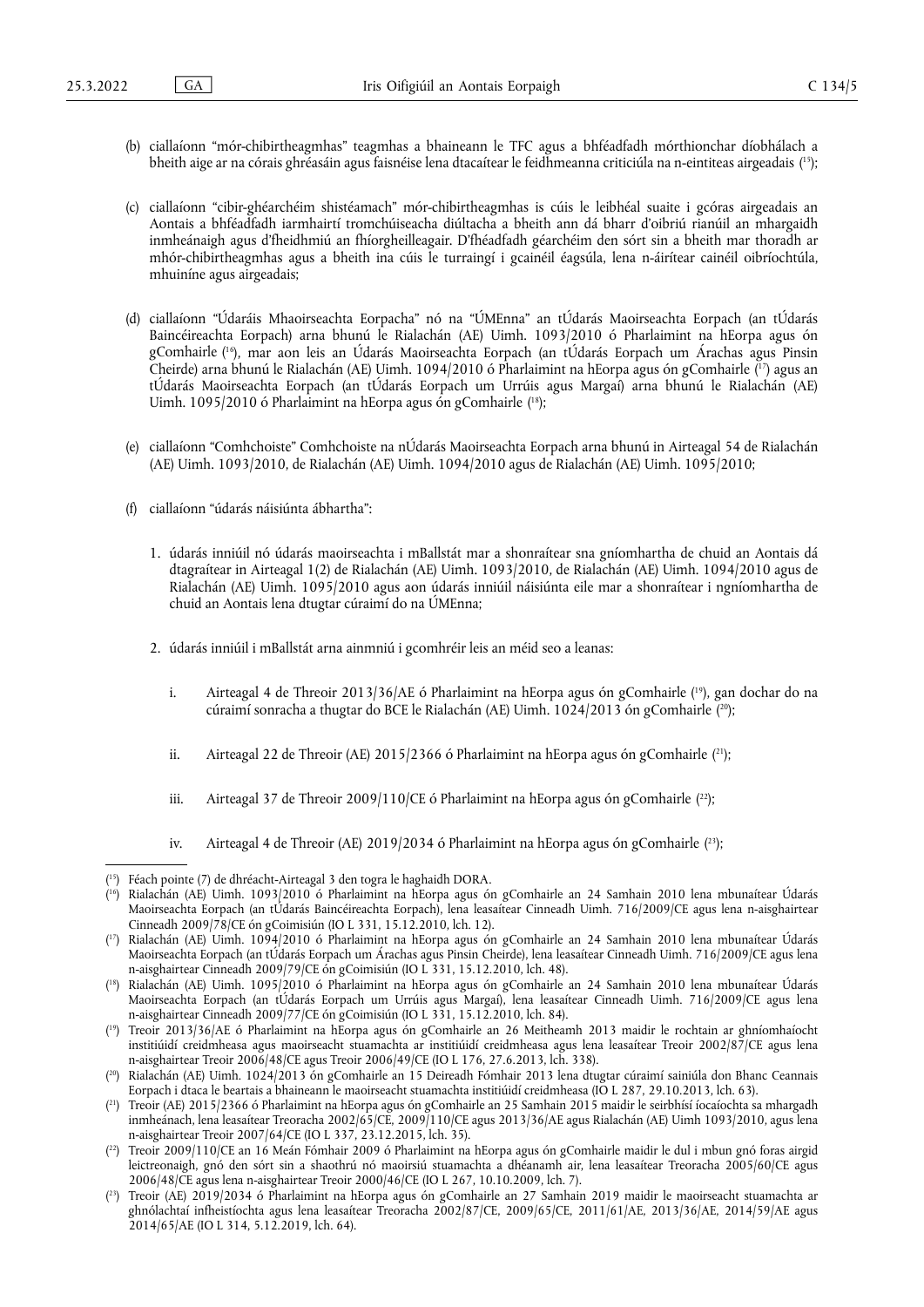<span id="page-5-13"></span>

| an chéad fhleasc de phointe (ee) d'Airteagal 3(1) den togra le haghaidh Rialachán ó Pharlaimint na hEorpa |
|-----------------------------------------------------------------------------------------------------------|
| agus ón gComhairle maidir le Margaí Cripteashócmhainní, agus lena leasaítear Treoir (AE) 2019/1937 (24);  |

- <span id="page-5-14"></span>vi. Airteagal 11 de Rialachán (AE) Uimh. 909/2014 ó Pharlaimint na hEorpa agus ón gComhairle ( [25\)](#page-5-1);
- <span id="page-5-15"></span>vii. Airteagal 22 de Rialachán (AE) Uimh. 648/2012 ó Pharlaimint na hEorpa agus ón gComhairle ( [26\)](#page-5-2);
- <span id="page-5-16"></span>viii. Airteagal 67 de Threoir 2014/65/AE ó Pharlaimint na hEorpa agus ón gComhairle ( [27\)](#page-5-3);
- ix. Airteagal 22 de Rialachán (AE) Uimh. 648/2012;
- <span id="page-5-17"></span>x. Airteagal 44 de Threoir 2011/61/AE ó Pharlaimint na hEorpa agus ón gComhairle ( [28\)](#page-5-4);
- <span id="page-5-18"></span>xi. Airteagal 97 de Threoir 2009/65/CE ó Pharlaimint na hEorpa agus ón gComhairle ( [29\);](#page-5-5)
- <span id="page-5-19"></span>xii. Airteagal 30 de Threoir 2009/138/CE ó Pharlaimint na hEorpa agus ón gComhairle ( [30\);](#page-5-6)
- <span id="page-5-20"></span>xiii. Airteagal 12 de Threoir (AE) 2016/97 ó Pharlaimint na hEorpa agus ón gComhairle ( [31\);](#page-5-7)
- <span id="page-5-21"></span>xiv. Airteagal 47 de Threoir (AE) 2016/2341 ó Pharlaimint na hEorpa agus ón gComhairle ( [32\)](#page-5-8);
- <span id="page-5-22"></span>xv. Airteagal 22 de Rialachán (CE) Uimh. 1060/2009 ó Pharlaimint na hEorpa agus ón gComhairle ( [33\);](#page-5-9)
- <span id="page-5-23"></span>xvi. Airteagal 3(2) agus ag Airteagal 32 de Threoir 2006/43/CE ó Pharlaimint na hEorpa agus ón gComhairle ( [34\);](#page-5-10)
- <span id="page-5-24"></span>xvii. Airteagal 40 de Rialachán (AE) 2016/1011 ó Pharlaimint na hEorpa agus ón gComhairle ( [35\);](#page-5-11)

<span id="page-5-25"></span>xviii. Airteagal 29 de Rialachán (AE) 2020/1503 ó Pharlaimint na hEorpa agus ón gComhairle ( [36\);](#page-5-12)

- <span id="page-5-1"></span>( [25\)](#page-5-14) Rialachán (AE) Uimh. 909/2014 ó Pharlaimint na hEorpa agus ón gComhairle an 23 Iúil 2014 maidir le socraíocht urrús san Aontas Eorpach a fheabhsú agus maidir le taisclanna lárnacha urrús agus lena leasaítear Treoracha 98/26/CE agus 2014/65/AE agus Rialachán (AE) Uimh. 236/2012 (IO L 257, 28.8.2014, lch. 1).
- <span id="page-5-2"></span>( [26\)](#page-5-15) Rialachán (AE) Uimh. 648/2012 ó Pharlaimint na hEorpa agus ón gComhairle an 4 Iúil 2012 maidir le díorthaigh thar an gcuntar, contrapháirtithe lárnacha agus stórtha trádála (IO L 201, 27.7.2012, lch. 1).
- <span id="page-5-3"></span>( [27\)](#page-5-16) Treoir 2014/65/AE ó Pharlaimint na hEorpa agus ón gComhairle an 15 Bealtaine 2014 maidir le margaí in ionstraimí airgeadais agus lena leasaítear Treoir 2002/92/CE agus Treoir 2011/61/AE (IO L 173, 12.6.2014, lch. 349).
- <span id="page-5-4"></span>( [28\)](#page-5-17) Treoir 2011/61/AE ó Pharlaimint na hEorpa agus ón gComhairle an 8 Meitheamh 2011 maidir le Bainisteoirí Cistí Infheistíochta Malartacha agus lena leasaítear Treoracha 2003/41/CE agus 2009/65/CE agus Rialacháin (CE) Uimh. 1060/2009 agus (AE) Uimh. 1095/2010 (IO L 174, 1.7.2011, lch. 1).
- <span id="page-5-5"></span>( [29\)](#page-5-18) Treoir 2009/65/CE ó Pharlaimint na hEorpa agus ón gComhairle an 13 Iúil 2009 maidir le comhordú dlíthe, rialachán, agus forálacha riaracháin a bhaineann le gnóthais le haghaidh comhinfheistíochta in urrúis inaistrithe (GCUI) (IO L 302, 17.11.2009, lch. 32).
- <span id="page-5-6"></span>( [30\)](#page-5-19) Treoir 2009/138/CE ó Pharlaimint na hEorpa agus ón gComhairle an 25 Samhain 2009 maidir le gabháil le gnó an Árachais agus an Athárachais agus an gnó sin a shaothrú (Sócmhainneacht II) (IO L 335, 17.12.2009, lch. 1).
- <span id="page-5-7"></span>( [31\)](#page-5-20) Treoir (AE) 2016/97 ó Pharlaimint na hEorpa agus ón gComhairle an 20 Eanáir 2016 maidir le dáileadh árachais (IO L 26, 2.2.2016, lch. 19).
- <span id="page-5-8"></span>( [32\)](#page-5-21) Treoir (AE) 2016/2341 ó Pharlaimint na hEorpa agus ón gComhairle an 14 Nollaig 2016 maidir le gníomhaíochtaí agus maoirseacht institiúidí um chóir ar scor ceirde (IORPanna) (IO L 354, 23.12.2016, lch. 37).
- <span id="page-5-9"></span>( [33\)](#page-5-22) Rialachán (CE) Uimh. 1060/2009 ó Pharlaimint na hEorpa agus ón gComhairle an 16 Meán Fómhair 2009 maidir le gníomhaireachtaí rátála creidmheasa (IO L 302, 17.11.2009, lch. 1).
- <span id="page-5-10"></span>( [34\)](#page-5-23) Treoir 2006/43/CE ó Pharlaimint na hEorpa agus ón gComhairle an 17 Bealtaine 2006 maidir le hiniúchtaí reachtúla ar chuntais bhliantúla agus ar chuntais chomhdhlúite, lena leasaítear Treoracha 78/660/CEE ón gComhairle agus 83/349/CEE ón gComhairle agus lena n-aisghairtear Treoir 84/253/CEE ón gComhairle (IO L 157, 9.6.2006, lch. 87).
- <span id="page-5-11"></span>( [35\)](#page-5-24) Rialachán (AE) 2016/1011 ó Pharlaimint na hEorpa agus ón gComhairle an 8 Meitheamh 2016 maidir le hinnéacsanna a úsáidtear mar thagarmharcanna in ionstraimí airgeadais nó i gconarthaí airgeadais nó chun feidhmíocht cistí infheistíochta a thomhas agus lena leasaítear Treoracha 2008/48/CE agus 2014/17/AE agus Rialachán (AE) Uimh. 596/2014 (IO L, 17129 Meitheamh 2016, lch. 1).
- <span id="page-5-12"></span>( [36\)](#page-5-25) Rialachán (AE) 2020/1503 ó Pharlaimint na hEorpa agus ón gComhairle an 7 Deireadh Fómhair 2020 maidir le soláthraithe Eorpacha seirbhísí sluachistiúcháin le haghaidh gnó agus lena leasaítear Rialachán (AE) 2017/1129 agus Treoir (AE) 2019/1937 (IO L 347, 20.10.2020, lch. 1).

<span id="page-5-0"></span><sup>(</sup> [24\)](#page-5-13) COM/2020/593 final.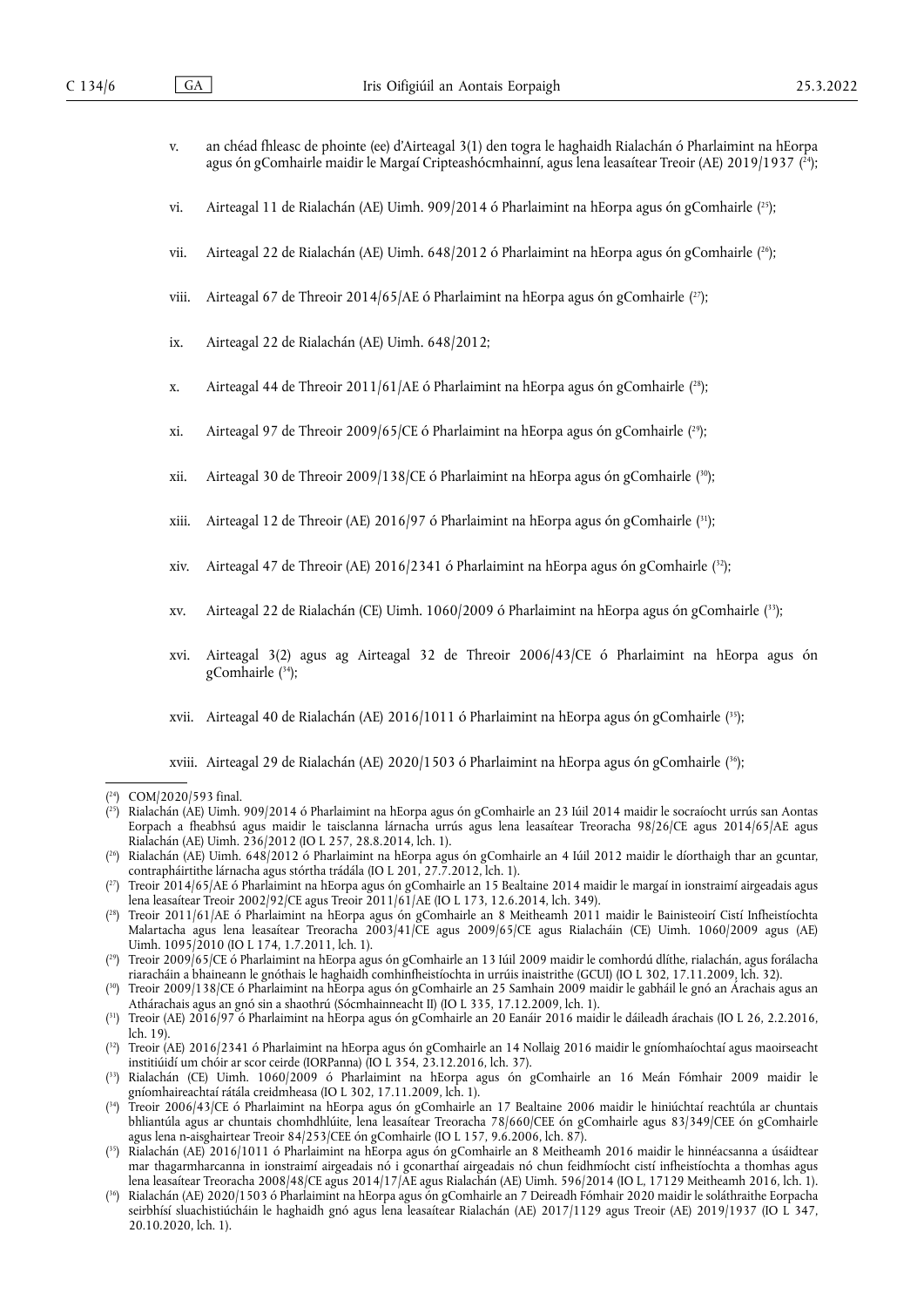- <span id="page-6-2"></span>3. údarás a gcuirtear ar a iontaoibh bearta beartais macrastuamachta a ghlacadh agus/nó a ghníomhachtú nó a gcuirtear cúraimí eile cobhsaíochta airgeadais ar a iontaoibh, amhail anailís tacaíochta ghaolmhar, lena n-áirítear an méid seo a leanas ach gan bheith teoranta dóibh:
	- i. údarás ainmnithe de bhun Chaibidil 4 de Theideal VII de Threoir 2013/36/AE nó Airteagal 458(1) de Rialachán (AE) Uimh. 575/2013 ó Pharlaimint na hEorpa agus ón gComhairle ( [37\)](#page-6-0);
	- ii. údarás macrastuamachta lena ngabhann na cuspóirí, na socruithe, na cúraimí, na cumhachtaí, na hionstraimí, na ceanglais chuntasachta agus na saintréithe eile a leagtar amach i Moladh BERS/2011/3 ón mBord Eorpach um Riosca Sistéamach ( [38\)](#page-6-1);
- <span id="page-6-3"></span>(g) ciallaíonn "údarás ábhartha":
	- 1. ÚME;
	- 2. BCE maidir leis na cúraimí a thugtar dó i gcomhréir le hAirteagail 4(1) agus (2) agus Airteagal 5(2) de Rialachán (AE) Uimh. 1024/2013;
	- 3. údarás náisiúnta ábhartha.

#### 2. **Critéir maidir le cur chun feidhme**

Tá feidhm ag na critéir seo a leanas maidir le cur chun feidhme an Mholta seo:

- (a) ba cheart aird chuí a thabhairt ar phrionsabal an riachtanais eolais agus ar phrionsabal na comhréireachta, agus cuspóir agus inneachar gach Molta á gcur san áireamh;
- (b) ba cheart na critéir shonracha chomhlíontachta a leagtar amach san Iarscríbhinn maidir le gach Moladh a chomhlíonadh.

#### 3. **Amlíne do na bearta leantacha**

I gcomhréir le hAirteagal 17(1) de Rialachán (AE) Uimh. 1092/2010, ní mór do na seolaithe na gníomhaíochtaí a rinneadh mar fhreagairt ar an Moladh seo a chur i gcumarsáid chuig Parlaimint na hEorpa, chuig an gComhairle, chuig an gCoimisiún agus chuig BERS nó ní mór dóibh bunús a thabhairt le haon easpa gníomhaíochta. Iarrtar ar na seolaithe an chumarsáid sin a thíolacadh i gcomhréir leis na hamlínte seo a leanas:

- 1. Moladh A
	- (a) Faoin 30 Meitheamh 2023, ach tráth nach luaithe ná sé mhí tar éis do DORA teacht i bhfeidhm, iarrtar ar na ÚMEnna tuarascáil eatramhach maidir le cur chun feidhme fho-Mholadh A(1) a thíolacadh do Pharlaimint na hEorpa, don Chomhairle, don Choimisiún agus do BERS.
	- (b) Faoin 30 Meitheamh 2024, ach tráth nach luaithe ná 18 mí tar éis do DORA teacht i bhfeidhm, iarrtar ar na ÚMEnna tuarascáil deiridh maidir le cur chun feidhme fho-Mholadh A(1) a thíolacadh do Pharlaimint na hEorpa, don Chomhairle, don Choimisiún agus do BERS.
	- (c) Faoin 30 Meitheamh 2025, ach tráth nach luaithe ná 30 mhí tar éis do DORA teacht i bhfeidhm, iarrtar ar na ÚMEnna tuarascáil ar chur chun feidhme fho-Mholadh A(2) a thíolacadh do Pharlaimint na hEorpa, don Chomhairle, don Choimisiún agus do BERS.
- 2. Moladh B

Faoin 30 Meitheamh 2023, ach tráth nach luaithe ná sé mhí tar éis do DORA teacht i bhfeidhm, iarrtar ar na ÚMEnna, ar BCE agus ar na Ballstáit tuarascáil maidir le cur chun feidhme Mholadh B a thíolacadh do Pharlaimint na hEorpa, don Chomhairle, don Choimisiún agus do BERS.

- 3. Moladh C
	- (a) Faoin 31 Nollaig 2023 ach tráth nach luaithe ná 12 mhí tar éis do DORA teacht i bhfeidhm, iarrtar ar an gCoimisiún tuarascáil ar chur chun feidhme Mholadh C a thíolacadh do Pharlaimint na hEorpa, don Chomhairle agus do BERS i bhfianaise na tuarascála eatramhaí ó na ÚMEnna i gcomhréir le fo-Mholadh A(1).

<span id="page-6-0"></span><sup>(</sup> [37\)](#page-6-2) Rialachán (AE) Uimh. 575/2013 ó Pharlaimint na hEorpa agus ón gComhairle an 26 Meitheamh 2013 maidir le ceanglais stuamachta i gcomhair institiúidí creidmheasa agus gnólachtaí infheistíochta, agus lena leasaítear Rialachán (AE) Uimh. 648/2012 (IO L 176, 27.6.2013, lch. 1).

<span id="page-6-1"></span><sup>(</sup> [38\)](#page-6-3) Moladh BERS/2011/3 ón mBord Eorpach um Riosca Sistéamach an 22 Nollaig 2011 maidir le sainordú macrastuamachta na n-údarás náisiúnta (IO C 41, 14.2.2012, lch. 1).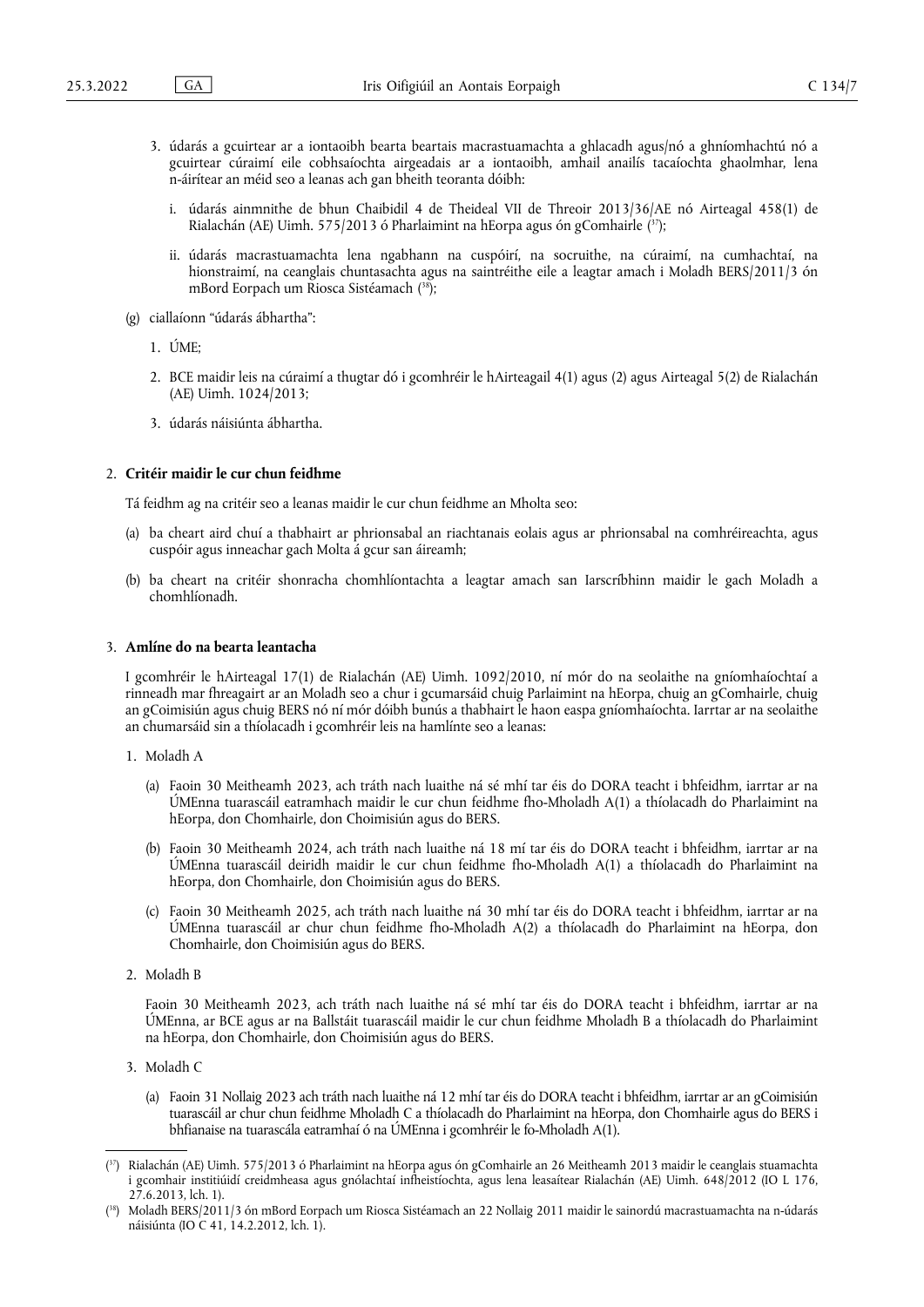(b) Faoin 31 Nollaig 2025, ach tráth nach luaithe ná 36 mhí tar éis do DORA teacht i bhfeidhm, iarrtar ar an gCoimisiún tuarascáil ar chur chun feidhme Mholadh C a thíolacadh do Pharlaimint na hEorpa, don Chomhairle agus do BERS i bhfianaise na dtuarascálacha ó na ÚMEnna i gcomhréir le Moladh A.

#### 4. **Faireachán agus measúnú**

- 1. Déanfaidh Rúnaíocht BERS an méid seo a leanas:
	- (a) cúnamh a thabhairt do na seolaithe, lena n-áirithítear comhordú an tuairiscithe agus soláthar na dteimpléad ábhartha, agus mionsonrú a dhéanamh, i gcás inar gá, ar an nós imeachta agus ar an amlíne le haghaidh na mbeart leantach;
	- (b) bearta leantacha na seolaithe a fhíorú, cúnamh a thabhairt arna iarraidh sin dóibh, agus tuarascálacha leantacha a thíolacadh don Bhord Ginearálta. Tionscnófar na measúnuithe mar seo a leanas:
		- (i) laistigh de 12 mhí tar éis theacht i bhfeidhm DORA, maidir le cur chun feidhme Mholadh A agus Mholadh B;
		- (ii) laistigh de 18 mí tar éis theacht i bhfeidhm DORA, maidir le cur chun feidhme Mholadh C;
		- (iii) laistigh de 24 mhí tar éis theacht i bhfeidhm DORA, maidir le cur chun feidhme Mholadh A;
		- (iv) laistigh de 36 mhí tar éis theacht i bhfeidhm DORA, maidir le cur chun feidhme Mholadh A;
		- (v) laistigh de 42 mhí tar éis theacht i bhfeidhm DORA, maidir le cur chun feidhme Mholadh C;
- 2. Déanfaidh an Bord Ginearálta measúnú ar na gníomhaíochtaí agus ar na réasúnuithe arna gcur i gcumarsáid chuig na seolaithe agus, i gcás inarb iomchuí, féadfaidh sé cinneadh a dhéanamh nár leanadh an Moladh seo agus gur mhainnigh seolaí réasúnú leormhaith a thabhairt i ndáil lena easpa gnímh.

Arna dhéanamh in Frankfurt am Main, 2 Nollaig 2021.

*Ceann Rúnaíocht BERS, Ar son Bhord Ginearálta BERS* Francesco MAZZAFERRO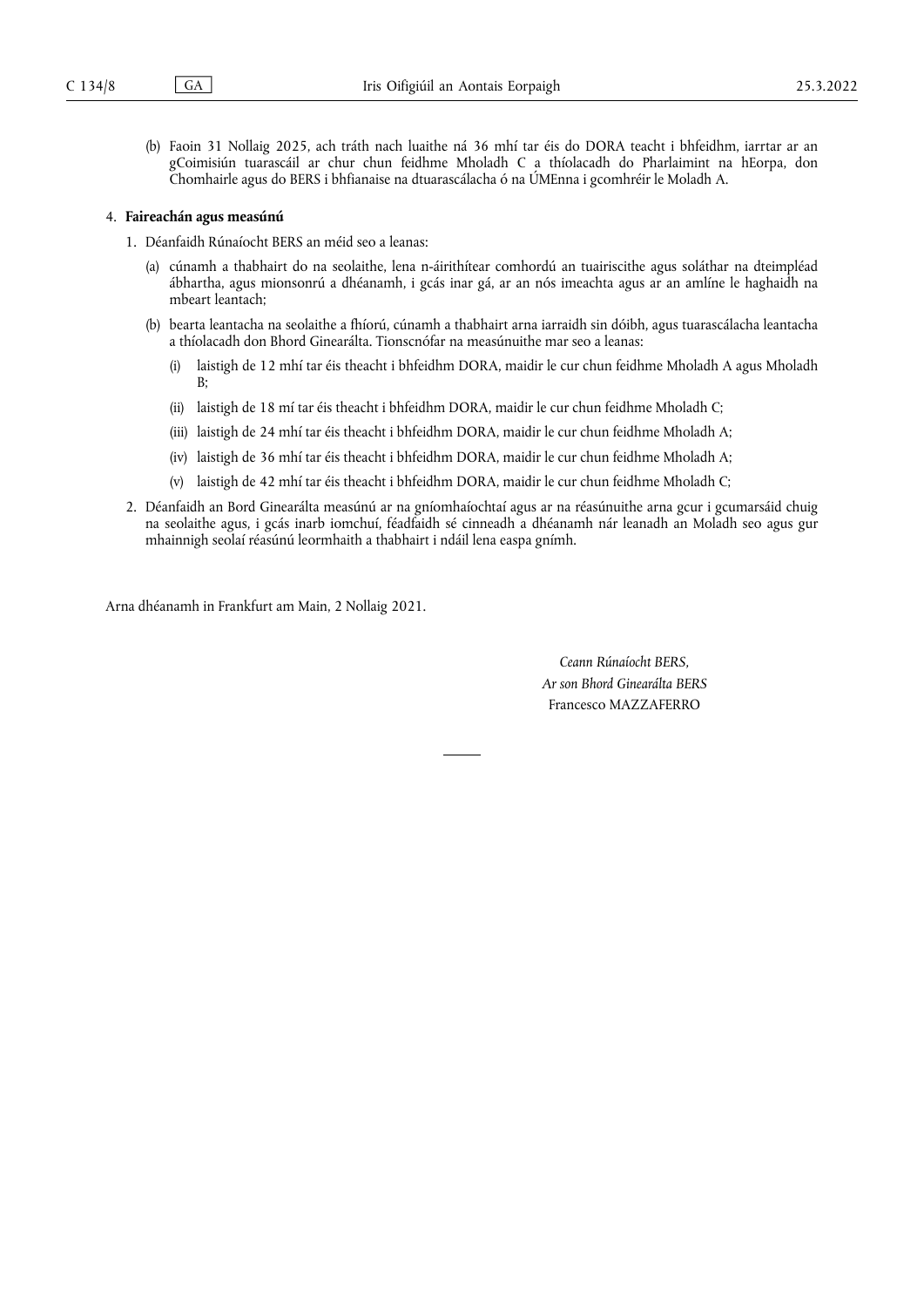#### *IARSCRÍBHINN*

#### **SONRAÍOCHT NA gCRITÉAR COMHLÍONTACHTA IS INFHEIDHME MAIDIR LEIS NA MOLTAÍ**

#### **Moladh A – Creat comhordúcháin uile-Eorpach um chibirtheagmhais shistéamacha a bhunú (EU-SCICF)**

Maidir le fo-Moladh A(1), sonraítear na critéir chomhlíontachta seo a leanas.

- 1. Agus é ag ullmhú do fhreagairt chomhordaithe éifeachtach ar leibhéal an Aontais ar cheart forbairt chéimseach EU-SCICF a bheith i gceist leis trí fheidhmiú na cumhachta atá beartaithe sa Rialachán a bheidh ann amach anseo ó Pharlaimint na hEorpa agus ón gComhairle maidir le hathléimneacht oibríochtúil dhigiteach don earnáil airgeadais (dá ngairtear "DORA" anseo ina dhiaidh seo), ba cheart do na hÚdaráis Mhaoirseachta Eorpacha (ÚMEnna), ag gníomhú dóibh tríd an gComhchoiste, agus in éineacht leis an mBanc Ceannais Eorpach (BCE), leis an mBord Eorpach um Riosca Sistéamach (BERS) agus leis na húdaráis náisiúnta ábhartha, agus i gcomhairle le Gníomhaireacht an Aontais Eorpaigh um Shlándáil Gréasáin agus Faisnéise agus leis an gCoimisiún i gcás ina meastar gur gá sin, a machnamh a dhéanamh ar na gnéithe seo a leanas a chur san áireamh san ullmhúchán atá beartaithe le haghaidh EU-SCICF:
	- a. anailís ar na riachtanais acmhainní chun forbairt éifeachtach a dhéanamh ar EU-SCICF;
	- b. forbairt a dhéanamh ar fhreachnaimh bainistithe géarchéime agus ar fhreachnaimh theagmhais ina ndéileálfaí le cásanna féideartha ina dtarlódh cibirionsaí d'fhonn cainéil chumarsáide a fhorbairt;
	- c. stór focal coiteann a fhorbairt;
	- d. aicmiú comhleanúnach cibirtheagmhas a fhorbairt;
	- e. cainéil shlána iontaofa um chomhroinnt faisnéise, lena n-áirítear córais chúltaca, a bhunú;
	- f. pointí teagmhála a bhunú;
	- g. aghaidh a thabhairt ar an rúndacht sa chomhroinnt faisnéise;
	- h. tionscnaimh chomhair agus comhroinnte faisnéise le lucht cibear-rúnaisnéise na hearnála airgeadais;
	- i. próisis éifeachtacha um ghníomhachtú agus um fhormhéadú a fhorbairt trí fheasacht staide;
	- j. na freagrachtaí atá ar rannpháirtithe an chreata a shoiléiriú;
	- k. comhéadain a fhorbairt le haghaidh comhordú trasearnálach agus, i gcás inarb ábhartha, le haghaidh comhordú tríú tír;
	- l. cumarsáid chomhleanúnach ag na húdaráis ábhartha leis an bpobal a áirithiú chun muinín a chaomhnú;
	- m. línte réamhshainithe cumarsáide a bhunú le haghaidh cumarsáid thráthúil;
	- n. freachnaimh iomchuí tástála creata a chleachtadh, lena n-áirítear tástáil thrasdlínseach agus comhordú tríú tír, agus measúnuithe a mbíonn ceachtanna foghlamtha agus éabhlóid creata mar thoradh orthu;
	- o. cumarsáid éifeachtach agus frithbhearta i gcoinne na bréagaisnéise a áirithiú.

# **Moladh B – Pointí teagmhála EU-SCICF a bhunú**

Maidir le Moladh B, sonraítear na critéir chomhlíontachta seo a leanas.

- 1. Ba cheart do na ÚMEnna, do BCE agus do gach Ballstát as measc a n-údarás náisiúnta ábhartha teacht ar chomhaontú maidir le cur chuige coiteann i leith liosta na bpointí teagmhála ainmnithe de chuid EU-SCICF a chomhroinnt agus a choinneáil cothrom le dáta.
- 2. Ba cheart measúnú a dhéanamh ar ainmniú an phointe teagmhála agus ba cheart go dtabharfaí san áireamh sa mheasúnú sin an pointe teagmhála aonair arna ainmniú faoi Threoir (AE) 2016/1148 atá bunaithe ag na Ballstáit maidir le slándáil na gcóras gréasáin agus faisnéise chun comhar trasteorann le Ballstáit eile agus leis an nGrúpa Comhair maidir le Córais Ghréasáin agus Faisnéise a áirithiú.